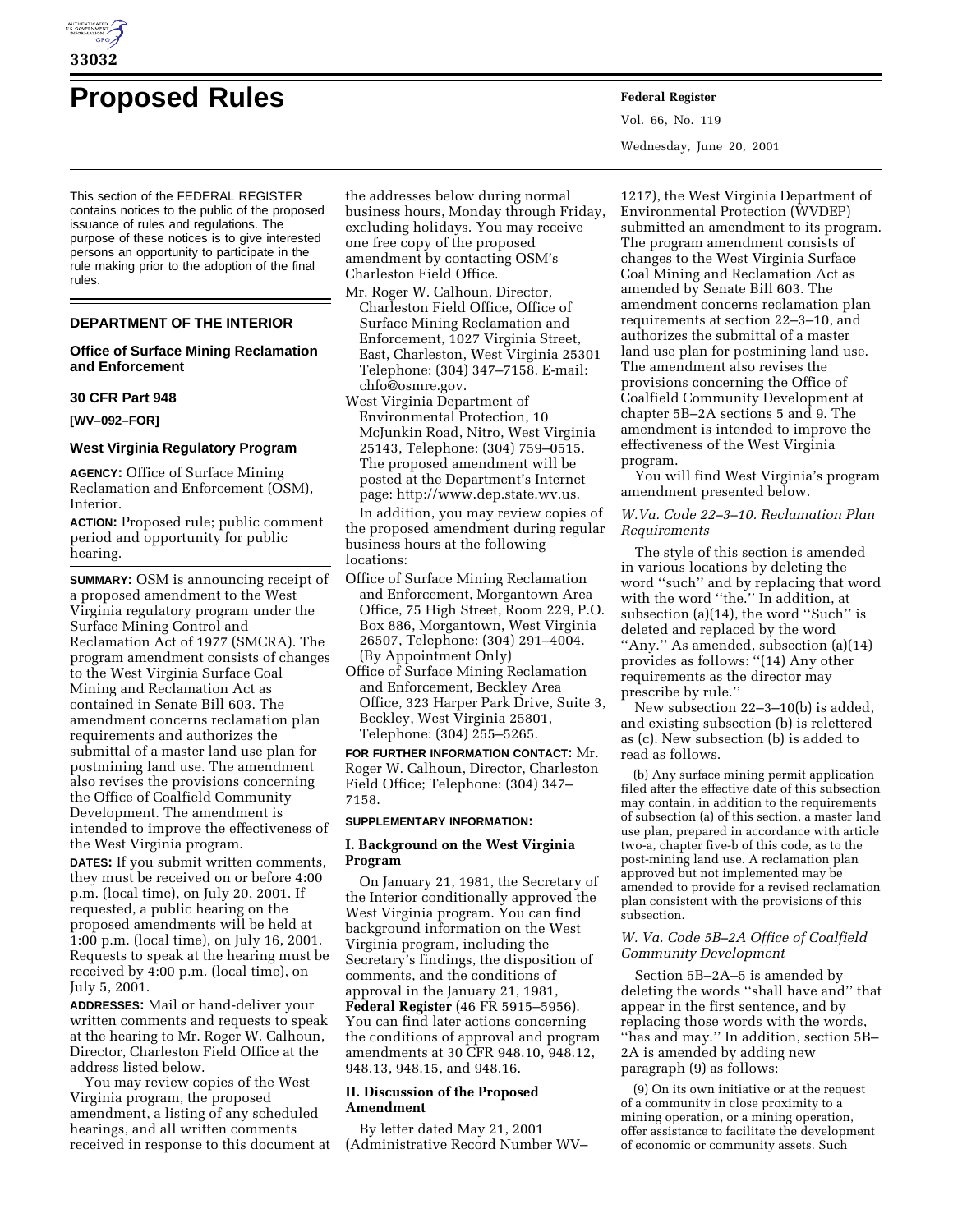assistance may include the preparation of a master land use plan pursuant to the provisions of section nine of this article.

Section 5B–2A–9 is amended by adding new subsection (f) as follows:

(f) In addition to the coal field community development statement cited in subsection (a) of this section, the office may secure developable land and infrastructure for a development office or county through the preparation of a master land use plan for inclusion into a reclamation plan prepared pursuant to the provisions of section ten, article three, chapter twenty-two of this code. Participation in a master land use plan is voluntary.

(1) State, local, county or regional development authorities may determine land and infrastructure needs within their jurisdictions through the development of a master land use plan which incorporates post-mining land use needs that include industrial uses, commercial uses, agricultural uses, public facility uses or recreational facility uses.

(2) A master land use plan must be reviewed by the office of coalfield community development before the master land use plan can be approved.

(3) The required infrastructure component standards needed to accomplish the designated post-mining land uses identified in subdivision one of this subsection shall be developed by the relevant state, local, county or regional development authority. The standards must be in place before the respective state, local, county or regional development authority can accept ownership of property donated pursuant to a master land use plan. Acceptance of ownership of such property by a state, local, county or regional development authority may not occur unless it is determined that: (a) The Property use is compatible with adjacent land uses; (b) the use satisfies the relevant development authority's anticipated need and market use; (c) the property has in place necessary infrastructure components needed to achieve the anticipated use; (d) the use is supported by all other appropriate public agencies; and (e) the use is feasible. Required infrastructure component standards require approval of the relevant county commission or commissions before such standards are accepted. County commission approval may be rendered only after a reasonable public comment period.

#### **III. Public Comment Procedures**

In accordance with the provisions of 30 CFR 732.17(h), we are seeking comments, on whether the proposed amendment satisfies the applicable program approval criteria of 30 CFR 732.15. If the amendment is deemed adequate, it will become part of the West Virginia program.

#### *Written Comments*

If you submit written or electronic comments on the proposed amendment during the 30-day comment period, they should be specific, should be confined to issues pertinent to the notice, and

should explain the reason for your recommendation(s). We may not be able to consider or include in the Administrative Record comments delivered to an address other than the one listed above (see **ADDRESSES**).

#### *Electronic Comments*

Please submit Internet comments as an ASCII, Word Perfect, or Word file avoiding the use of special characters and any form of encryption. Please also include Attn: SPATS NO. WV–092– FOR'' and your name and return address in your Internet message. If you do not receive a confirmation that we have received your Internet message, contact the Charleston Field office at (304) 347– 7158.

#### *Availability of Comments*

Our practice is to make comments, including names and home addresses of respondents, available for public review during our regular business hours at the OSM Administrative Record Room (see **ADDRESSES**). Individual respondents may request that we withhold their home address from the rulemaking record, which we will honor to the extent allowable by law. There also may be circumstances in which we would withhold from the rulemaking record a respondent's identity, as allowable by law. If you wish us to withhold your name and/or address, you must state this prominently at the beginning of your comment. However, we will not consider anonymous comments. We will make all submissions from organizations or businesses, and from individuals identifying themselves as representatives or officials of organizations or businesses, available for public inspection in their entirety.

#### *Public Hearing*

If you wish to speak at the public hearing, you should contact the person listed under **FOR FURTHER INFORMATION CONTACT** by 4:00 p.m. (local time), on July 5, 2001. The location and time of the hearing will be arranged with those persons requesting the hearing. If no one requests an opportunity to speak at the public hearing, the hearing will not be held.

To assist the transcriber and ensure an accurate record, we request, if possible, that each person who testifies at a public hearing provide us with a written copy of his or her testimony. The public hearing will continue on the specified date until all persons scheduled to speak have been heard. If you are in the audience and have not been scheduled to speak and wish to do so, you will be allowed to speak after those who have been scheduled. We will end the

hearing after all persons scheduled to speak and persons present in the audience who wish to speak have been heard.

Any disabled individual who has need for a special accommodation to attend a public hearing should contact the individual listed under **FOR FURTHER INFORMATION CONTACT**.

## *Public Meeting*

If only one person requests an opportunity to speak at a hearing, a public meeting, rather than a public hearing, may be held. If you wish to meet with OSM representatives to discuss the proposed amendment, you may request a meeting by contacting the person listed under **FOR FURTHER INFORMATION CONTACT**. All such meetings will be open to the public and, if possible, notices of meetings will be posted at the locations listed under **ADDRESSES**. A written summary of each meeting will be made a part of the Administrative Record.

#### **IV. Procedural Determinations**

## *Executive Order 12866—Regulatory Planning and Review*

This rule is exempted from review by the Office of Management and Budget under Executive Order 12866.

#### *Executive Order 12630—Takings*

This rule does not have takings implications. This determination is based on the analysis performed for the counterpart federal regulation.

#### *Executive Order 13132—Federalism*

This rule does not have federalism implications. SMCRA delineates the roles of the federal and state governments with regard to the regulation of surface coal mining and reclamation operations. One of the purposes of SMCRA is to ''establish a nationwide program to protect society and the environment from the adverse effects of surface coal mining operations.'' Section 503(a)(1) of SMCRA requires that state laws regulating surface coal mining and reclamation operations be ''in accordance with'' the requirements of SMCRA, and section 503(a)(7) requires that state programs contain rules and regulations ''consistent with'' regulations issued by the Secretary pursuant to SMCRA.

## *Executive Order 12988—Civil Justice Reform*

The Department of the Interior has conducted the reviews required by section 3 of Executive Order 12988 and has determined that, to the extent allowed by law, this rule meets the